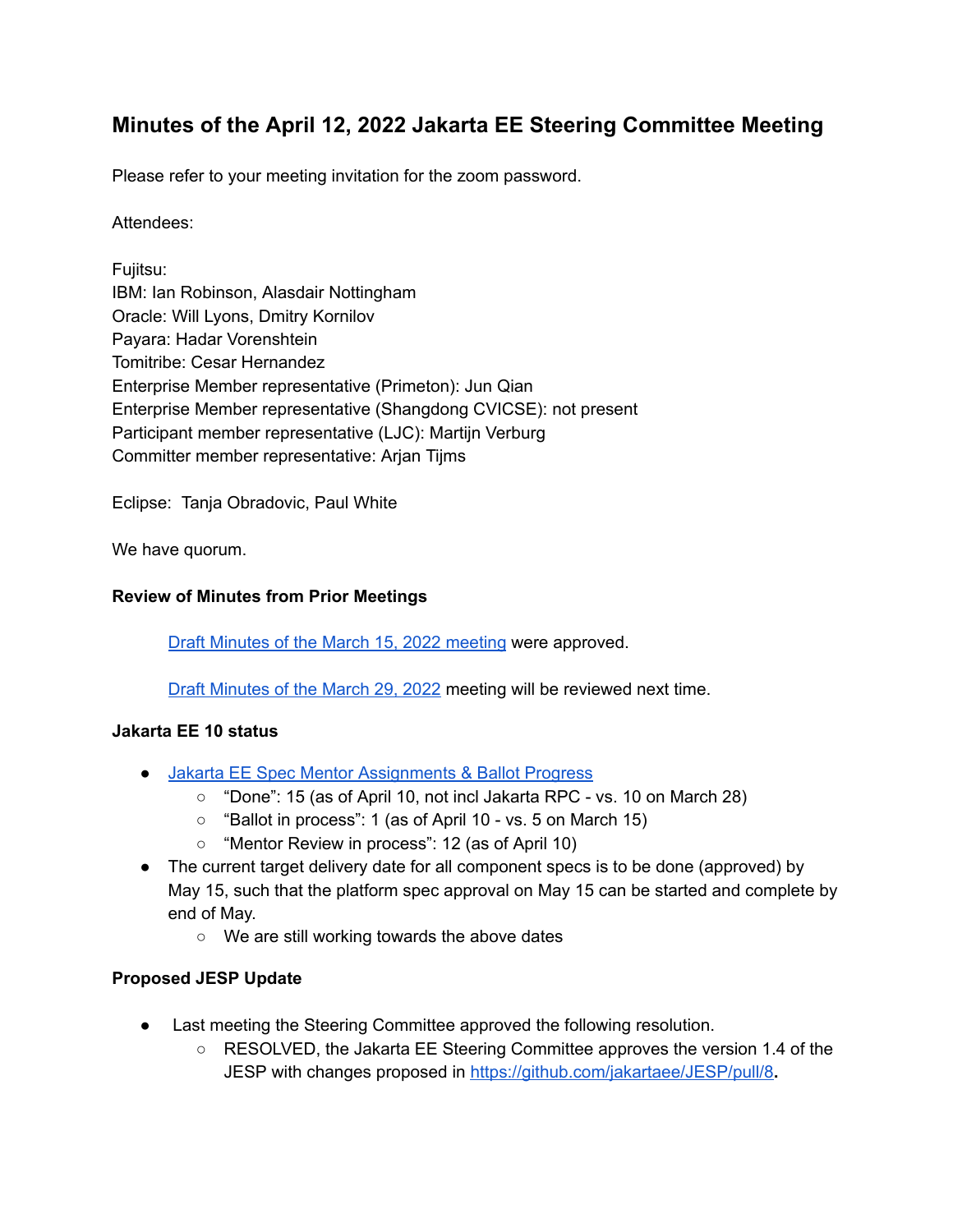- Mike Milinkovic must approve the change, at which time the JESP document will be updated. The Eclipse Foundation will coordinate.
- Will continue to track, unless the Spec Committee will track the JESP update

# **Review Draft Jakarta EE 10 messaging document**

- The V2 draft which we reviewed last time was handed over to Marketing Committee:
	- [https://docs.google.com/document/d/1bNjyMiQsiYQwFrDto8x3Ixf1JtE-M-Pedh8f1](https://docs.google.com/document/d/1bNjyMiQsiYQwFrDto8x3Ixf1JtE-M-Pedh8f13IUh9c/edit) [3IUh9c/edit](https://docs.google.com/document/d/1bNjyMiQsiYQwFrDto8x3Ixf1JtE-M-Pedh8f13IUh9c/edit)
- Neil will update the group on any improvements and/or adds to compatible implementations.

# **Badging proposal**

- Refer to prior meeting minutes for background
	- See the current proposal: Jakarta EE Badging Proposal: [Collaboration](https://docs.google.com/presentation/d/1M0lIwO8tA56xEkZ-FhlByD18y5B5rmKhWIU7KNC7uXY/edit#slide=id.g11690a99c9d_0_0) model
	- See the Badging Program drive: <https://drive.google.com/drive/u/1/folders/1lJ-ipUKiSd8cgwu54KlTQm0YAgL7EJ8Z>
- The Eclipse Foundation drafted the following resolution for discussion at the March 29 meeting.

Resolved: The Jakarta Steering Committee approves the Badging Program for Jakarta EE as proposed in Jakarta EE Badging Proposal - Collaboration Mode along with proposed adjustment of the 2022 working group budget, and asks the Eclipse Foundation staff to implement the program.

- The Steering Committee requested Marketing Committee input and comments on the proposal and budget suggestions, with the idea that the Steering Committee should take Marketing Committee feedback into consideration for a vote.
- Marketing Committee comments were as follows (from March 31, 2022 meeting notes) "Marketing committee believes in a badging program but with the current proposal we recommend that it is unwise to allocate funds that support only a subset of the membership.

Additional detailed feedback on the proposal and a way forward will be needed. Recommend working with the Eclipse Foundation to refine the current proposal (with participation from marketing and steering committee) to come to an agreement."

• A suggestion was made by Ian that part of the hesitation from the Marketing Committee was the absence of existing content for doing the badging program. Perhaps a group of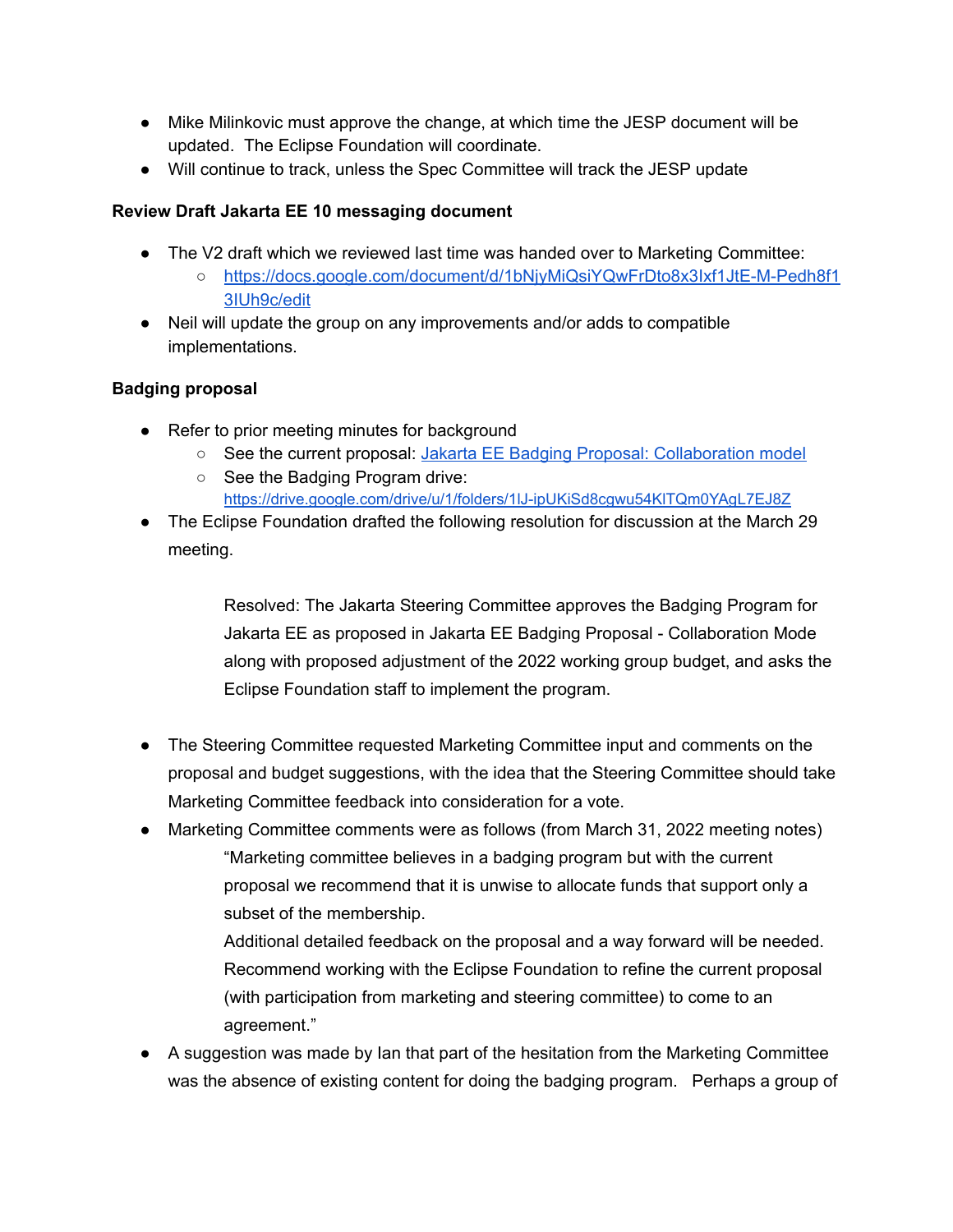members could contribute, without any funding commitment at this time, to creating such content, for example questions for the exam.

- Will replied that this was a valid suggestion, but would not recommend/request that Oracle employees work on this at this time, given lack of strong support for this. If Oracle employees would like to contribute that would be fine.
- Arjan also commented that the Tutorial itself (which is a prerequisite) would itself need some updating.
- Cesar commented that budget considerations were also relevant
- The resolution was tabled and will not be pursued further by Steering Committee. If individual members were to organically create content for a badging program, that would be fine/encouraged.

# **Jakarta EE Working Group (Virtual) meeting**

- We have stated intent to do quarterly meetings
- Consensus was for the following schedule:
	- May 10 Tanja and I will do the planning
- Content suggestions
	- Neil had suggestions following last meeting
	- Q1 Results
	- Jakarta EE 10 Update

# **China's membership and Jakarta EE presence in that market**

- Our membership growth lately is mainly in China, our meeting times are not friendly for that time zone and our communication is limited due to language barriers.
- Suggestion:
	- After the Jakarta EE Working Group meeting above, organize a different meeting for Chinese members with a Chinese speaking moderator
	- Provide update in Chinese, but have an open discussion on:
		- How to increase Jakarta EE presence in that region
		- How to engage better with members in a vendor-neutral manner
		- How the Steering Committee can help members from China achieve that
	- Identify questions in advance of the meeting
	- Goal: Achieve better interaction
	- Members commented positively
		- translation of meeting minutes
		- Two-way communication
		- Tanja and I will do the planning for this activity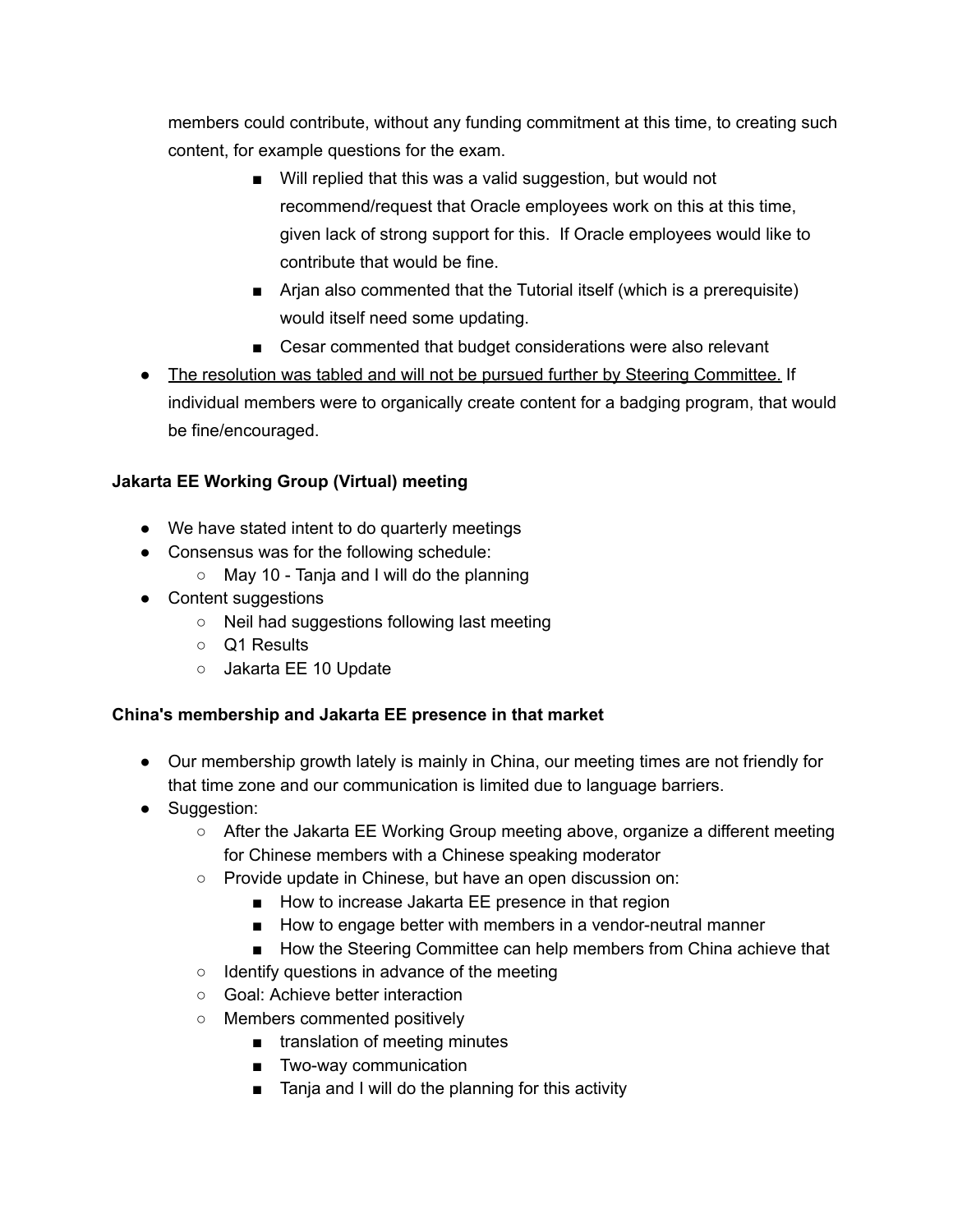- Also for members awareness Chinese speaking developers if possible, please help here
	- AsiaInfo a Jakarta EE WG member is showing interest in Jakarta EE Book and Tutorial translation.
	- Tanja has sent emails highlighting the ask to the community
	- If you have Chinese speaking Java developers, maybe they can get involved and help out.
	- <https://github.com/eclipse-ee4j/jakartaee-tutorial/issues/275>
	- It has been noted the Tutorial itself requires updates. Ed will enter an issue on this topic.
	- We will use the issue above to discuss what existing English work items would be most valuable to be translated to Chinese members and/or market so that we can respond more fully.
		- Tutorials (more targeted to end users)
		- Specs (more targeted to implementers)
		- Jakarta EE Books

# **Jakarta EE Working Group F2F meeting**

- The member survey reviewed last week revealed interest in a F2F Jakarta EE meeting (92% of respondents). This item is a follow-up on this topic.
- Would the Steering Committee be interested in a F2F meeting, scheduled and arranged to maximize ability to attend and minimize travel? Some suggested dates.
- Members please comment/consider and we can target a date in next 1-2 meetings.
	- JavaOne 2022 week of October 17th
	- EclipseCon 2022 week of October 24th
	- different location / dates
	- Some members expressed concern/caution regarding Covid

# **JakartaOne Livestream 2022**

- JakartaOne Livestream December 6th
	- Proposal to lock the date
- Looking at localization expansion (e.g. China)
- Interest with locked dates already!
	- JakartaOne Livestream German June 30
	- JakartaOne Livestream Portuguese September 29
	- JakartaOne Livestream Spanish (Cesar has not received feedback to date)
	- JakartaOne Livestream Japanese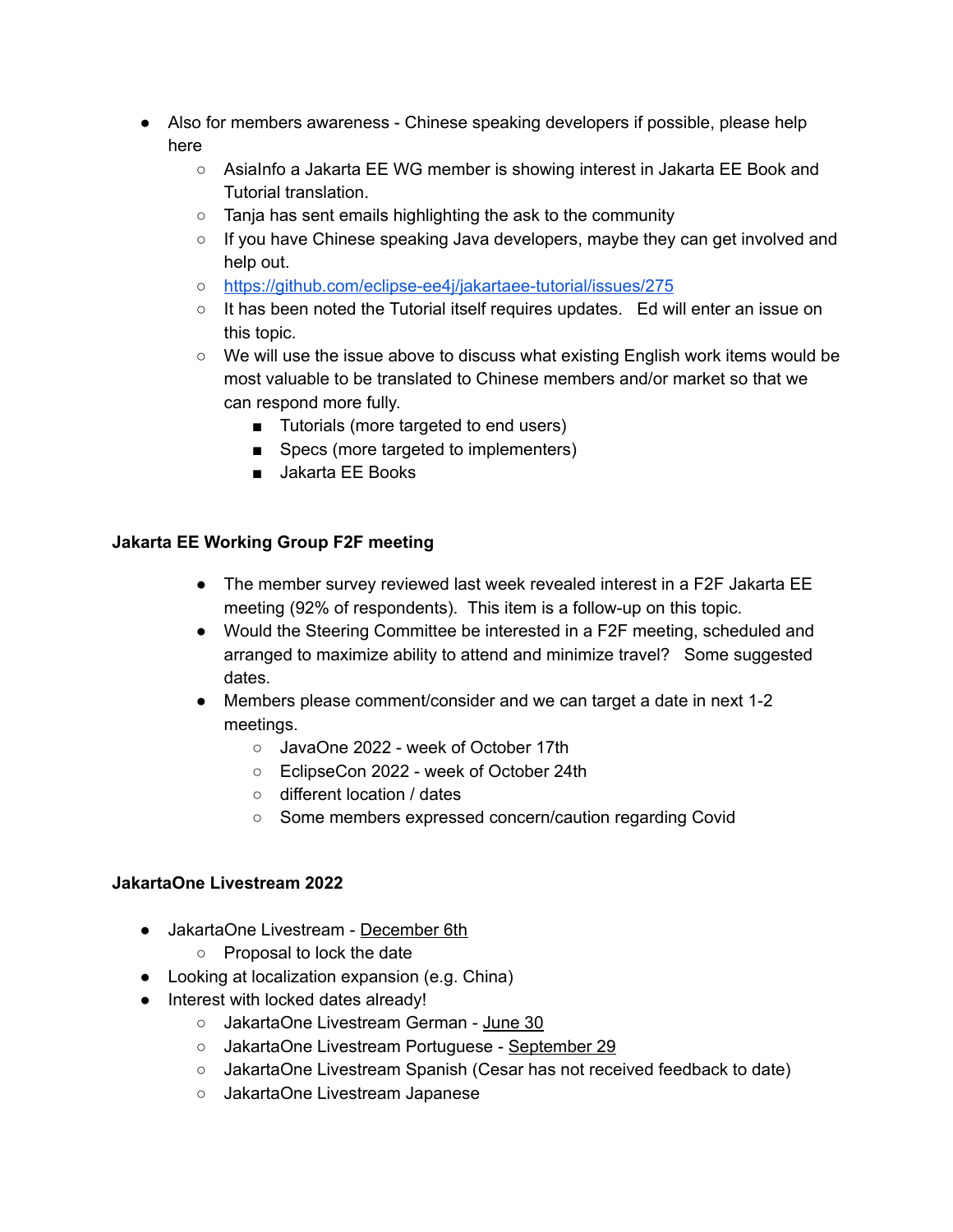#### **Election Process and Timeline**

- Eclipse Foundation to provide summary plans for 2022 Jakarta EE WG elections
	- The Eclipse Foundation is targeting **September 2022 for Jakarta EE Working Group** with the idea of starting the election process as early in the month as is possible (avoiding statutory holidays) and have the seats filled by the end of the month. In the past we have had to extend nomination periods; however, it is ok for seats to remain vacant and any extension going forward will be limited to a very short period of time.
	- Election terms and time period is documented in the Jakarta EE [Working](https://urldefense.com/v3/__https://www.eclipse.org/org/workinggroups/jakarta_ee_charter.php__;!!ACWV5N9M2RV99hQ!bd0wYtUflvNNJugqKxU5Wx0NpY3UOGMiM9NKWeEUZA7Q73MmPJnjX_BUO5K6o4vD$) Group [Charter,](https://urldefense.com/v3/__https://www.eclipse.org/org/workinggroups/jakarta_ee_charter.php__;!!ACWV5N9M2RV99hQ!bd0wYtUflvNNJugqKxU5Wx0NpY3UOGMiM9NKWeEUZA7Q73MmPJnjX_BUO5K6o4vD$) section "Term and Dates of elections", and the election process is outlined in the Working Group [Operations](https://urldefense.com/v3/__https://www.eclipse.org/org/workinggroups/operations.php__;!!ACWV5N9M2RV99hQ!bd0wYtUflvNNJugqKxU5Wx0NpY3UOGMiM9NKWeEUZA7Q73MmPJnjX_BUO2HscgFO$) Guide in section [Elected](https://www.eclipse.org/org/workinggroups/operations.php#h.68sq67w8qovx) [Representatives.](https://www.eclipse.org/org/workinggroups/operations.php#h.68sq67w8qovx) The election process follows the Single Transferable Vote method (STV) as defined in the [Eclipse](https://urldefense.com/v3/__https://www.eclipse.org/org/documents/eclipse-foundation-be-bylaws-en.pdf__;!!ACWV5N9M2RV99hQ!bd0wYtUflvNNJugqKxU5Wx0NpY3UOGMiM9NKWeEUZA7Q73MmPJnjX_BUO8pFSHix$) Bylaws.
	- The elections pass through the following phases, as described in the Working Group Operations Guide:
		- i. Working Group Election Announcement
		- ii. Nomination Phase (Call for Nominations/Extensions)
		- iii. Nomination Acceptance Phase Confirmation, Bio's and Pictures **Submissions**
		- iv. Notice of Candidates Standing Phase
		- v. Ballot Distribution Phase
		- vi. Count of Results Phase
		- vii. Election Results Announcement
	- $\circ$  All communication will take place on the general mailing list for the working group [jakarta.ee-wg@eclipse.org](mailto:jakarta.ee-wg@eclipse.org). Should the announcement be shared to other channels it will be imperative that any nominations must reach the general working group mailing list prior to cut off date/time to be included.
	- Nominations: Nominations can include self nominations. There should be no hesitation to self nominate and those currently holding elected seats who wish to remain will need to be nominated again to be included in the election. Should only one nomination be received for a position, no election will be held and that person will be awarded the seat. Those who agree to stand/self nominate will receive a template to follow regarding bio. Bios are sent to the EMO and we create PDFs and post to the mailing list as Candidates Standing. There is no requirement for any bio to accompany a nomination.

# **Program Plan Quarterly Objectives**

- Tanja will update with Q1 results shortly (may not be attending today's meeting)
	- 2022 Program Plan Quarterly [Objectives](https://urldefense.com/v3/__https://docs.google.com/presentation/d/1JH_ONPYmsQxNgN-ta4Yc6AP7i3Ez1Hq1gP8PX2zbCeo/edit*slide=id.g112ac509088_0_0__;Iw!!ACWV5N9M2RV99hQ!ZftDyw2HsaEQgnsfmx76s2Goi0JVJwzzGXKIZ6Yz16FFI6R6K6ahHQ3PRBf5Fwuz$)